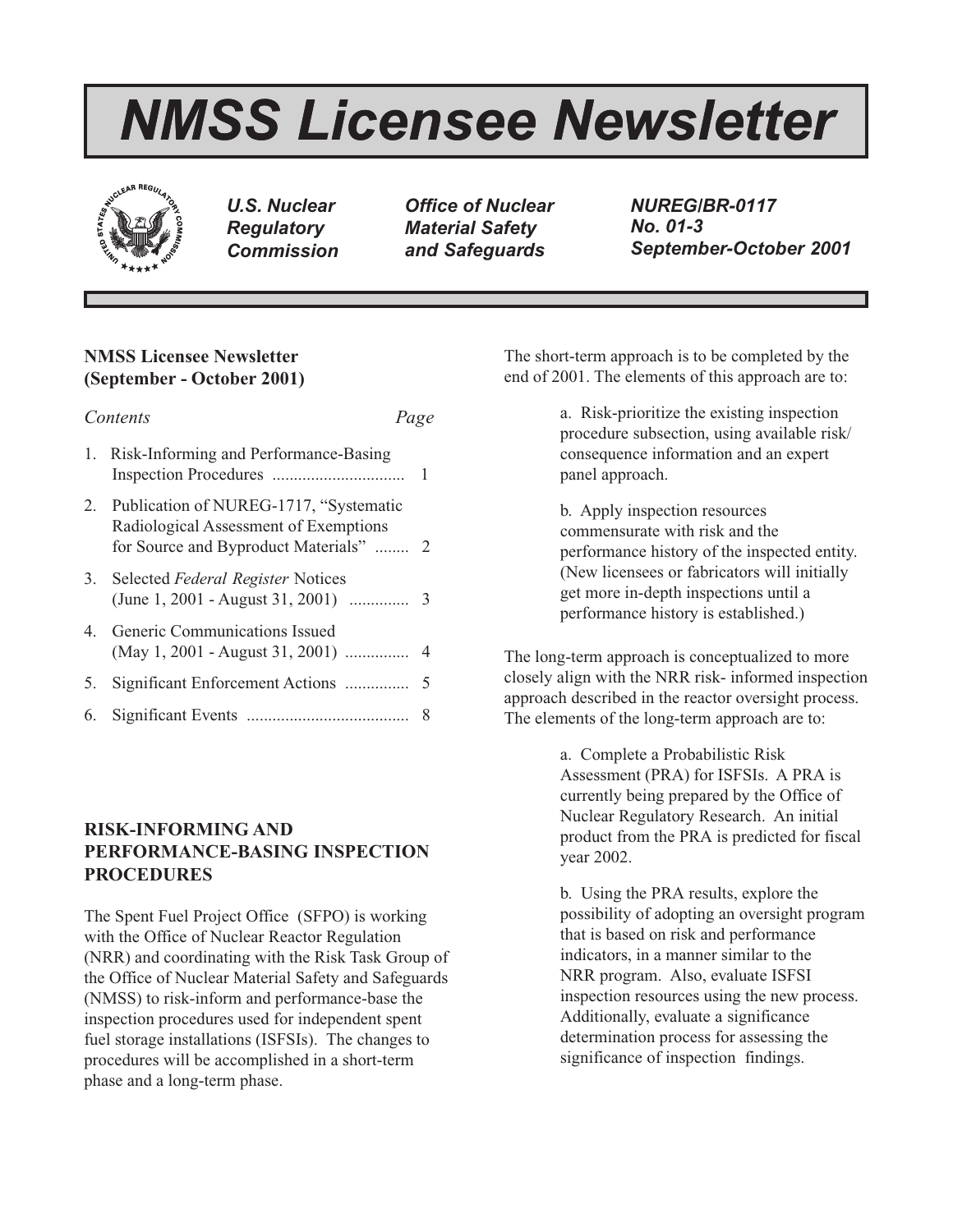c. Revise inspection procedures appropriately.

The short-term approach uses risk/consequence categories used as ranking factors applied to inspection procedure subsections. The categories were applied to the existing inspection procedure requirements, using an expert-panel approach similar to the approach used by NRR, when risk- informing elements of the reactor oversight process that did not have PRAs associated with the element (e.g., security and emergency preparedness inspections). This approach uses a risk-informed, not risk-based, approach.

# **Changes in Inspection Report Documentation Methods**

U.S. Nuclear Regulatory Commission (NRC) Manual Chapter (MC) 0610, "Inspection Reports," Appendix D, provides guidance on inspection documentation for NMSS inspections. MC 0610 allows for three methods of inspection documentation: narrative, NRC Form 591, and inspector notes. SFPO has traditionally used the narrative format for documenting inspection findings and any related enforcement actions, whereas materials inspections typically use the latter two methods.

SFPO plans to implement a pilot program that will use both the NRC Form 591 and inspector notes, as allowed by MC 0610. NRC Form 591, used for documenting enforcement status, is typically provided to a licensee at the end of an inspection, whereas inspector notes, used to document inspection findings, are prepared in-office after the inspection. Since inspector notes can be handwritten or typed, and only require review, and approval at the section-chief level, SFPO anticipates resource savings through simplification of the report documentation, review, and approval process. This effort will also help NMSS material-inspection documentation to be performed in a more consistent manner. NRC and stakeholder resource savings are expected through use of NRC Form 591, since documentation of, and response to, non-escalated enforcement actions, will be greatly simplified.

Narrative reports will continue to be used in cases of escalated enforcement, reactive or special team inspections, and where serious programmatic issues are identified. The pilot program will start once the SFPO inspection MC has been revised to reflect the alternative documentation methods.

# **Meeting NRC Strategic Plan Goals**

SFPO believes that both efforts described above are consistent with and address several of the performance goals stated in the NRC fiscal year 2000 Strategic Plan in the Nuclear Waste Safety arena. Specific goals addressed through these two efforts are: 1) make NRC activities and decisions more effective, efficient, and realistic; and 2) reduce unnecessary regulatory burden on stakeholders. These efforts will not adversely affect the overall strategic goal of maintaining the protection of the public health and safety and the environment, and the common defense and security.

(Contact: Robert Temps, 301-415-2552; e-mail:  $rrt(\omega n r c.gov)$ 

## **PUBLICATION OF NUREG- 1717, "SYSTEMATIC RADIOLOGICAL ASSESSMENT OF EXEMPTIONS FOR SOURCE AND BYPRODUCT MATERIALS"**

NUREG–1717, "Systematic Radiological Assessment of Exemptions for Source and Byproduct Materials" has been published in final form. The document contains potential radiation doses associated with the current exemptions for byproduct and source material in Title 10, of the *U.S.Code of Federal Regulations* (10 CFR). The study was initiated to assess doses using methods consistent with the current requirements in 10 CFR Part 20 and current information on inventories and uses of the exempt materials. The information contained in this NUREG can be used to review and examine the radiological impact of current exemptions.

Potential radiation doses were estimated for the normal life cycle of a particular product or material,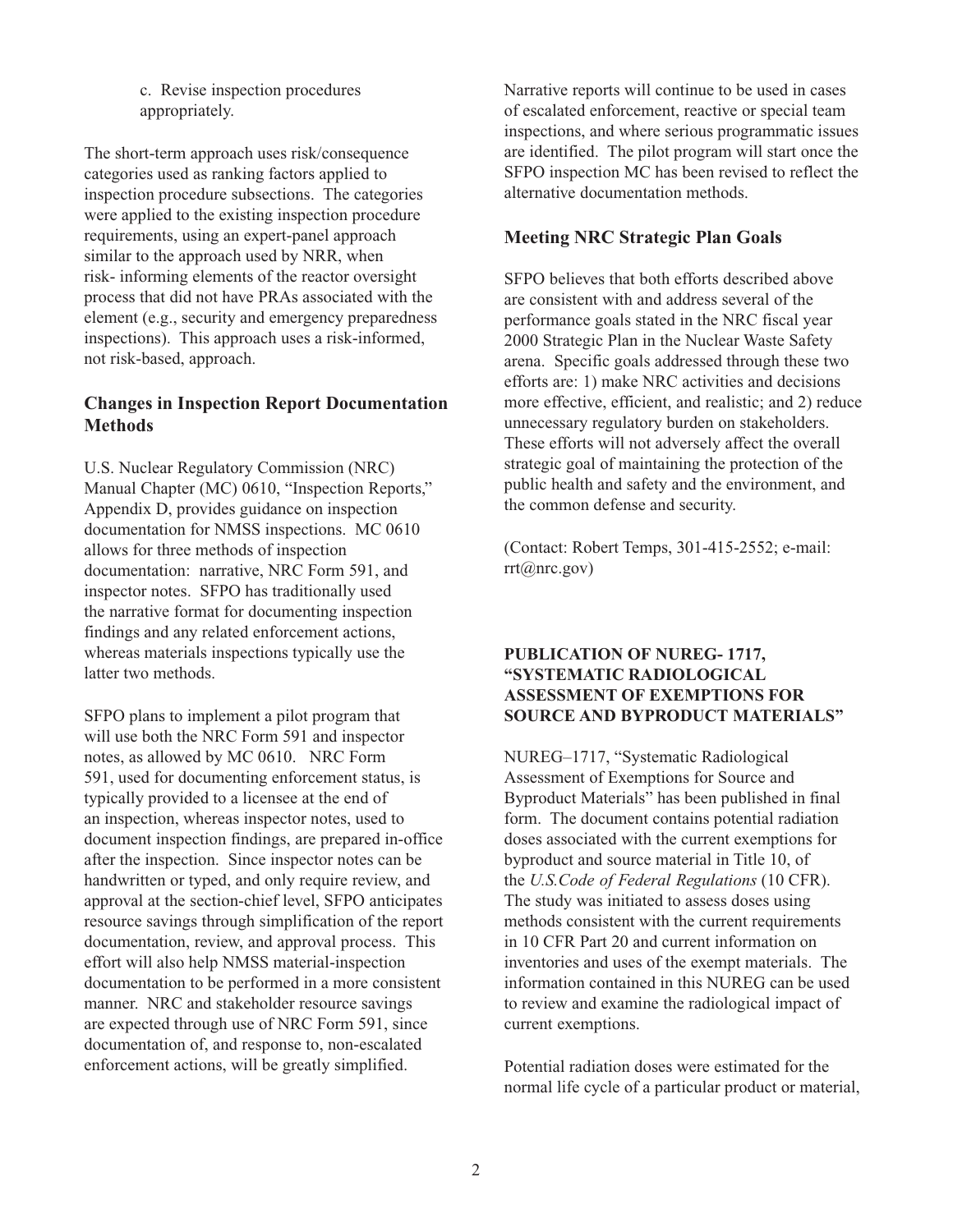including distribution and transport, intended or expected routine use, and disposal, over a 1-year time period. Also presented is an assessment of potential radiological impacts, associated with selected products containing byproduct material, which currently may only be used under general licenses and may be candidates for exemptions from licensing requirements.

The NUREG has been sent to all the Agreement States, general licensees, and known facilities using or manufacturing products or materials containing exempt quantities of radioactive material. The NUREG will be available at http://www.nrc.gov/, under "Technical Reports in the NUREG Series" on the "Reference Library" page.

(Contact: Rosemary Hogan, RES, 301-415-7484; e-mail: rth@nrc.gov)

# **SELECTED** *FEDERAL REGISTER* **NOTICES**

(June 1, 2001 - August 31, 2001)

NOTE: U.S. Nuclear Regulatory Commission (NRC) contacts may be reached by mail at the U.S. Nuclear Regulatory Commission, Washington, DC 20555-0001.

# *FINAL RULES*

"Public Health and Environmental Radiation Protection Standards for Yucca Mountain, NV," 66 FR 32074, June 13, 2001 (Environmental Protection Agency).

Contact: Ray Clark, Office of Radiation and Indoor Air, U.S. Environmental Protection Agency, Washington, DC. 20460-0001; telephone 202-564-9310.

"Revision of Fee Schedules; Fee Recovery for FY 2001," 66 FR 32452, June 14, 2001.

Contact: Glenda Jackson, OFCO, 301-415-6057; e-mail: gcj@nrc.gov.

"List of Approved Spent Fuel Storage Casks: Standardized NUHOMS -24P and -52B Revision" (Direct Final Rule), 66 FR 34523, June 29, 2001.

Contact: Gordon Gundersen, NMSS , 301-415-6195; e-mail:  $geg1$  ( $@nrc.gov$ .

"Revision of Fee Schedules; Fee Recovery for FY 2001; Correction," 66 FR 35529, July 6, 2001.

Contact: Glenda Jackson, OCFO, 301-415-6057; e-mail :  $\text{gcj}(\widehat{a})$ nrc.gov.

"List of Approved Spent Fuel Storage Casks: Westinghouse MC-10 Termination (Direct Final Rule)," 66 FR 43761, August 12, 2001.

Contact: Jayne McCausland, NMSS, 301-415-6219; e-mail: jmm2@nrc.gov.

"List of Approved Spent Fuel Storage Casks: NAC-MPC Revision," 66 FR 45749, August 30, 2001.

Contact: Jayne McCausland, NMSS, 301-415-6219; e-mail: jmm2@nrc.gov.

## *PROPOSED RULES*

"List of Approved Spent Fuel Storage Casks: Standardized NUHOMS -24P and -52B Revision (Companion Proposed Rule)," 66 FR 34588, June 29, 2001.

Contact: Gordon Gundersen, NMSS, 301-415-6195; e-mail: geg1@nrc.gov.

"Revision of the Skin Dose Limit," 66 FR 36502, July 12, 2001.

Contact: Alan K. Roecklein, RES, 301-415-3883; e-mail: akr@nrc.gov.

"List of Approved Spent Fuel Storage Casks: Westinghouse MC-10 Termination," 66 FR 43810, August 12, 2001.

Contact: Jayne McCausland, 301-415-6219; e-mail: jmm2@nrc.gov.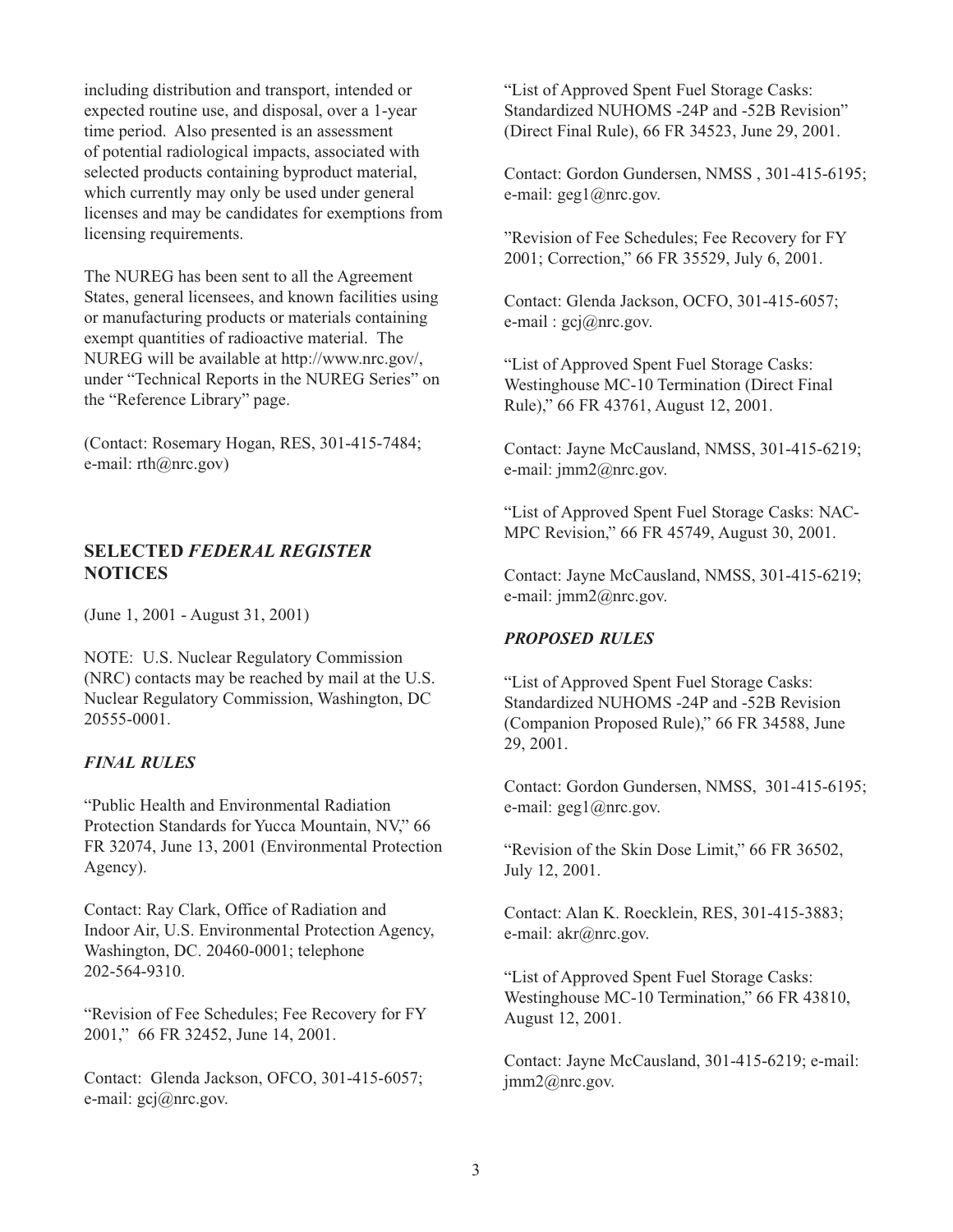"List of Approved Spent Fuel Storage Casks: NAC-MPC Revision," 66 FR 45788, August 30, 2001.

Contact: Jayne McCausland, NMSS, 301-415-6219; e-mail: jmm2@nrc.gov.

## *OTHER NOTICES*

"Governors' Designees Receiving Advance Notification of Transportation of Nuclear Waste," 66 FR 34724, June 29, 2001.

Contact: Spiros Droggitis, OSTP, 301-415-2367; e-mail: scd@nrc.gov.

"Memorandum of Understanding between the U.S. Nuclear Regulatory Commission and the U.S. Army Corps of Engineers for Coordination of Cleanup and Decommissioning of the Formerly Utilized Sites Remedial Action Program (FUSRAP) Sites with NRC-Licensed Facilities," 66 FR 36606, July 12, 2001.

Contact: Amir Kouhestani, NMSS, 301-415-0023; fax (301) 415-5398; e-mail: aak@nrc.gov.

(General Contact: Paul Goldberg, NMSS, 301-415-7842; e-mail: pfg@nrc.gov)

# **GENERIC COMMUNICATIONS ISSUED (MAY 1, 2001 - AUGUST 31, 2001)**

Note that these are only summaries of U.S. Nuclear Regulatory Commission (NRC) generic communications. If one of these documents appears relevant to your needs and you have not received it, please call one of the technical contacts listed below. The Internet address for the NRC library of generic communications is -- www.nrc.gov/NRC/GENACT/ GC/index.html. Please note that this address is casesensitive and must be entered exactly as shown.

## *Information Notices (INs)*

IN 2001-08, "Treatment Planning System Errors Result in Deaths of Overseas Radiation Therapy Patients," was issued on June 1, 2001. This notice was issued to all medical licensees to inform them

of an international event where several patients were overexposed from external beam therapy treatments, because of human errors. The notice provided preliminary information on the event and stated that an update would be provided once an international investigation team released its findings.

(Contacts: Robert Ayres, NMSS, 301-415-5746, e-mail: rxa1@nrc.gov;

> Donna-Beth Howe, NMSS, 301-415-7848, e-mail: dbh@nrc.gov;

Roberto J. Torres, NMSS, 301-415-8112, e-mail: rjt@nrc.gov)

IN 2001-08, Supplement 1, "Update on the Investigation of Patient Deaths in Panama, Following Radiation Therapy Overexposures," was issued on June 6, 2001. This notice was issued to all medical licensees to inform them of the preliminary findings from the International Atomic Energy Agency investigation of patient overdoses received during radiation therapy treatments at the National Oncology Institute in Panama.

(Contacts: Robert Ayres, NMSS, 301-415-5746, e-mail: rxa1@nrc.gov;

> Donna-Beth Howe, NMSS, 301-415-7848, e-mail: dbh@nrc.gov;

Roberto J. Torres, NMSS, 301-415-8112, e-mail: rjt@nrc.gov)

IN 2001-11, "Thefts of Portable Gauges," was issued on July 13, 2001. This notice was issued to all portable gauge licensees to inform them of recent incidents of thefts of portable gauges, and to remind them of their responsibilities to prevent loss and damage to portable gauges.

(Contact: Samuel L. Pettijohn, NMSS, 301 415-6822, e-mail: slp@nrc.gov)

# *Regulatory Issue Summaries (RIS')*

RIS 2001-13, "10 CFR Part 40 Exemptions for Uranium Contained in Aircraft Counterweights," was issued on July 20, 2001. This summary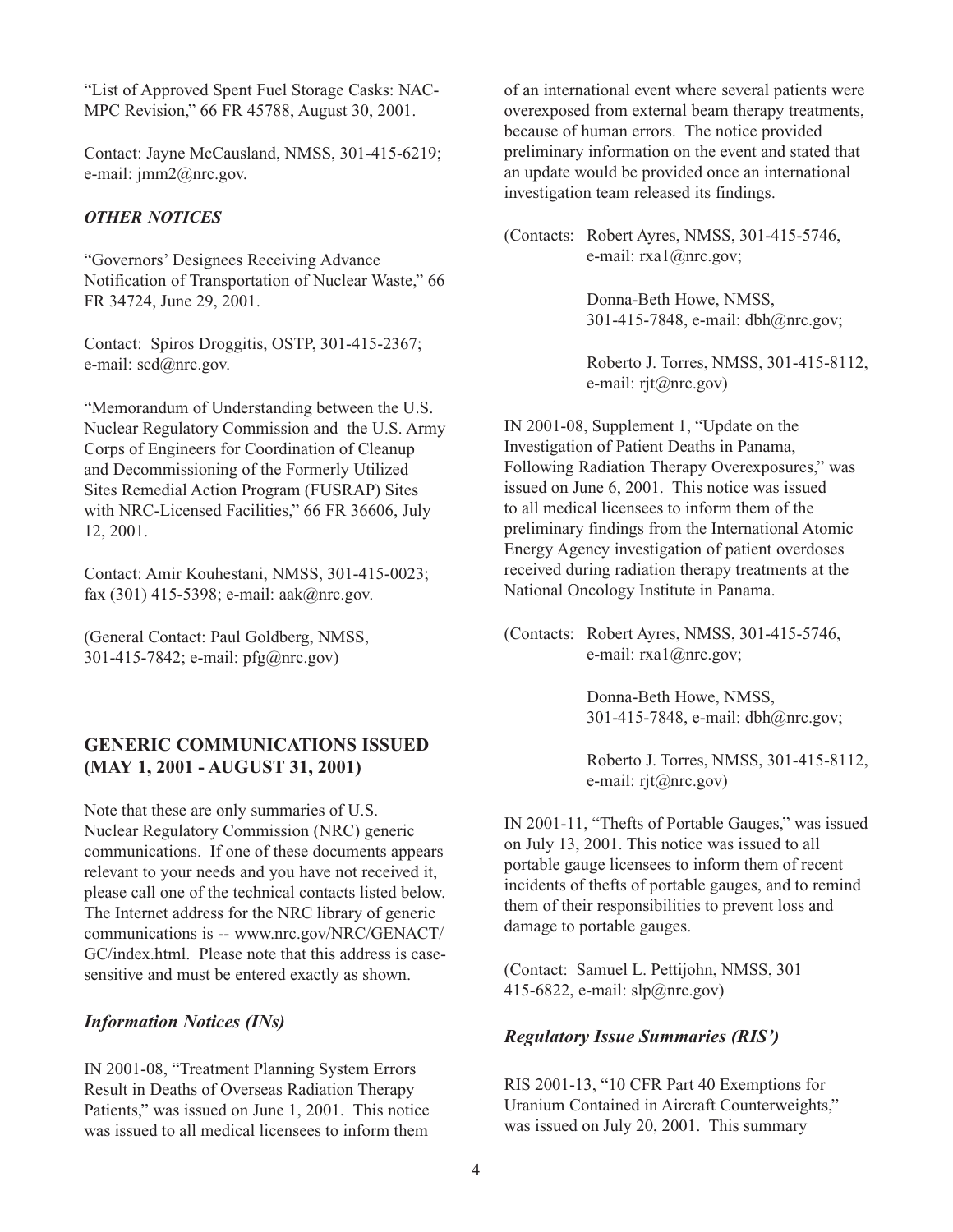was issued to all holders of licenses authorized to manufacture aircraft counterweights containing uranium, and organizations and end users that may possess such counterweights. The RIS highlights the restrictions, applicable to counterweights and other products containing uranium, that are exempt from licensing requirements. Furthermore, the options for transfer and disposal of such products were discussed.

(Contact: Joseph E. DeCicco, NMSS, 301-415-7833, e-mail: jxd1@nrc.gov)

RIS 2001-18, "Requirements for Oath or Affirmation," was issued on August 22, 2001. This summary was issued to holders of licenses issued under 10 CFR Part 72 and holders of certificates issued under 10 CFR Part 76. The RIS describes an alternate means of complying with the oath or affirmation requirement besides using a notary public. This RIS also clarifies the level of authority for signing documents that require an oath or affirmation.

(Contacts: Dan Martin, NMSS, 301-415-2754, e-mail: dem1@nrc.gov;

> Ramin R. Assa, NRR, 301-415-1391, e-mail: rra@nrc.gov)

(General Contact: Mark A. Sitek, NMSS, 301-415-5799, e-mail: mas3@nrc.gov)

# **SIGNIFICANT ENFORCEMENT ACTIONS**

Detailed information about these enforcement actions can be accessed via the U. S. Nuclear Regulatory Commission's (NRC's) homepage [http://www.nrc.gov/OE/]. Click on "Enforcement Actions." Cases are listed alphabetically. To access the complete enforcement action, click on the highlighted text after the name of the case.

## *Medical*

**Franklin Hospital Corporation, Franklin, Virginia,** EA 01-200

On August 1, 2001, a Notice of Violation was issued for a Severity Level III violation involving the licensee's failure to maintain control and constant surveillance of licensed byproduct material involving radiopharmaceuticals in an unrestricted area. The licensed material involved radiopharmaceuticals that were located in the nuclear medicine hot laboratory. The violation occurred during the inspection, when the NRC inspector observed that the door to the nuclear medicine hot laboratory was open and the area unattended and unsecured by the Nuclear Medicine Technologists.

## **South Pittsburgh Cancer Center, Pittsburgh, Pennsylvania**, EA 01-132

On August 22, 2001, a Notice of Violation and Proposed Imposition of Civil Penalty in the amount of \$8800 was issued for a Severity Level II violation involving the deliberate possession of depleted uranium (in the form of bricks used for shielding within two linear accelerators) without authorization in a specific license issued by NRC.

## *Gauges*

## **Martin Marietta Aggregates, Raleigh, North Carolina**, EA 01-163

On August 21, 2001, a Notice of Violation was issued for a Severity Level III violation involving the unauthorized transfer of a fixed gauging device containing 1850 mega-becquerels (50 millicuries) of cesium-137 to a metal recycling facility not authorized to receive and possess such licensed material. The transfer occurred before February 16, 2001, the effective date of the change to the Enforcement Policy, which provided that notwithstanding the outcome of the normal civil penalty assessment process, NRC would normally issue a civil penalty in cases involving the loss, abandonment, or improper transfer or disposal of sources. Therefore, NRC did use discretion to issue a civil penalty in this case.

## **Testwell Laboratories, Inc., Ossining, New York**, EA 01-149

On June 14, 2001, a Notice of Violation was issued for a Severity Level III violation, based on Testwell Laboratories, Inc., a licensee of the State of New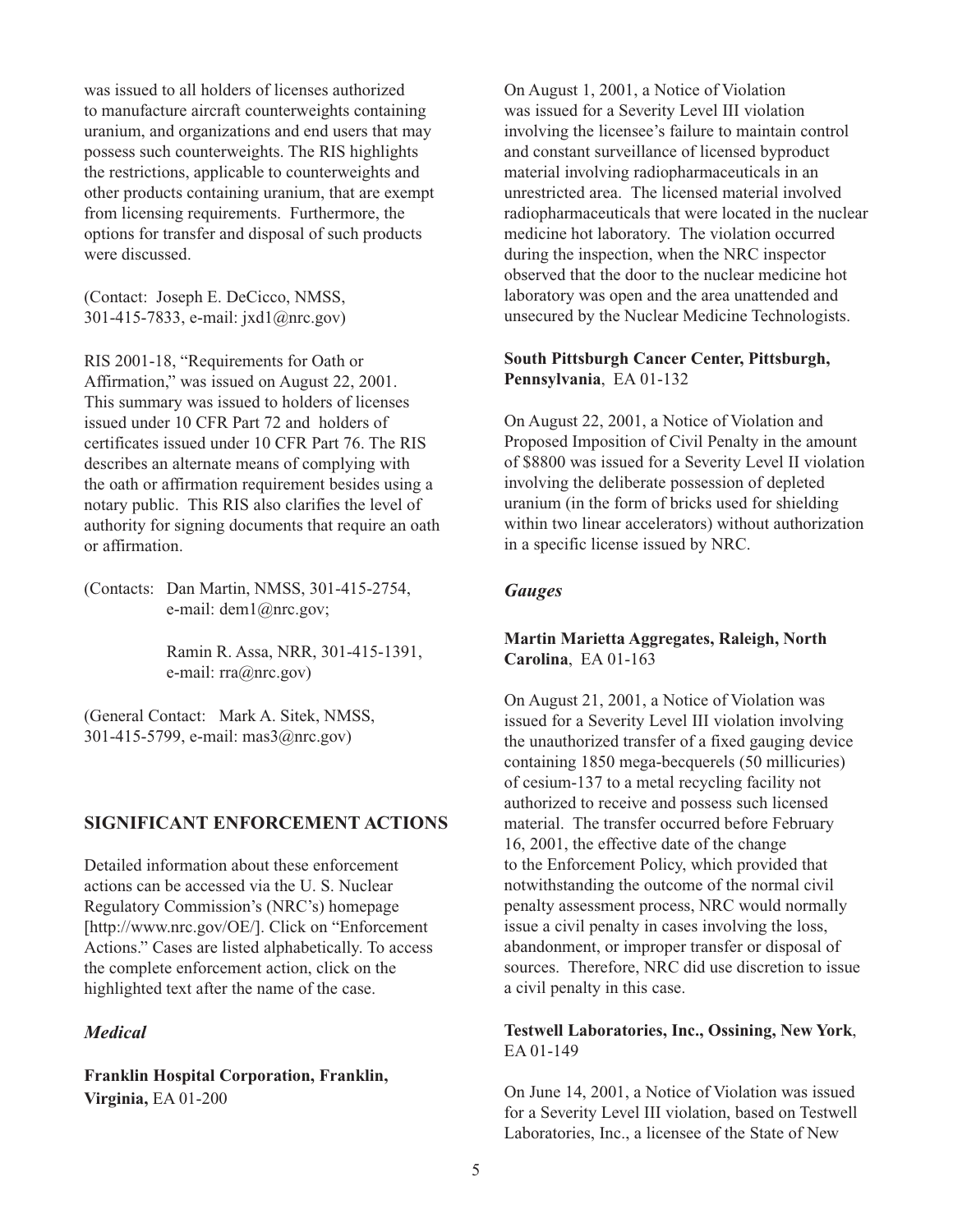York, using portable gauges in New Jersey, a non-Agreement State, without a specific license from NRC and without filing a Form 241, "Report of Proposed Activities in Non-Agreement State," with NRC.

# **Draper Aden Associates, Richmond, Virginia** , EA 01-107

On June 4, 2001, a Notice of Violation was issued for a Severity Level III violation, involving the failure to properly block and brace a portable gauge before and during transport, that resulted in the loss of control of the gauge. The loss occurred before February 16, 2001, the effective date of the change to the Enforcement Policy, which provided that notwithstanding the outcome of the normal civil penalty assessment process, NRC would normally issue a civil penalty in cases involving the loss, abandonment, or improper transfer or disposal of sources. Therefore, NRC did use discretion to issue a civil penalty in this case.

# **Midwest Testing, Inc., Bridgeton, Missouri**, EA 01-119

On July 20, 2001, a Notice of Violation and Proposed Imposition of Civil Penalty was issued for a Severity Level III violation involving the failure to control and maintain constant surveillance of a portable density gauge, which resulted in the loss of the gauge. The loss occurred after February 16, 2001. Therefore, although the normal civil penalty assessment process would have fully mitigated the civil penalty, a penalty was proposed in accordance with Section VII.A.1.g. of the Enforcement Policy, to emphasize the significance of the loss of licensed material, in this case.

## **Macia Consulting Enterprises, Inc., Poughkeepsie, New York**, EA 01-123

On May 31, 2001, a Notice of Violation was issued for a Severity Level III violation involving the failure to maintain required security of two portable nuclear density gauges containing 296 megabecquerels (MBq) 8 millicuries (mCi) of cesium-137, and 1480 MBq (40 mCi) of americium-241 at a temporary job site (Newark International Airport).

# **Turabo Corporation, Caguas, Puerto Rico**, EA 01-126

A Notice of Violation and Proposed Imposition of Civil Penalty in the amount of \$3000 was issued for a Severity Level III violation involving the failure to secure from unauthorized removal, or limit access to, two gauges containing approximately 296 megabecquerels (MBq) [8 millicuries (mCi)] of cesium-137, and 1850 MBq (50 mCi) of americium-241, and failure to control and maintain constant surveillance of this licensed material.

# **SWVA, Inc. d/b/a Steel of West Virginia, Inc., Huntington, West Virginia,** EA 01-128

On June 27, 2001, a Notice of Violation was issued for a Severity Level III violation involving the failure to secure from unauthorized removal, or limit access to, three gauges containing 185 gigabecquerels (500 millicuries) of cesium-137, and failure to control and maintain constant surveillance of this licensed material.

# *Radiography*

# **Stork MSC, Louisville, Kentucky**, EA 01-164

On August 3, 2001, a Notice of Violation was issued for a Severity Level III violation involving the failure to control or maintain constant surveillance of a radiography exposure device containing approximately 1073 gigabecquerels (29 curies) of iridium-192 in an unrestricted area.

# **Allied Inspection Services, Inc., St. Clair, Michigan,** EA 01-099

On June 4, 2001, a Notice of Violation was issued for a Severity Level III violation involving the willful failure to test exposure devices using depleted uranium (DU) shielding and an "S" tube configuration for DU contamination, within the required interval.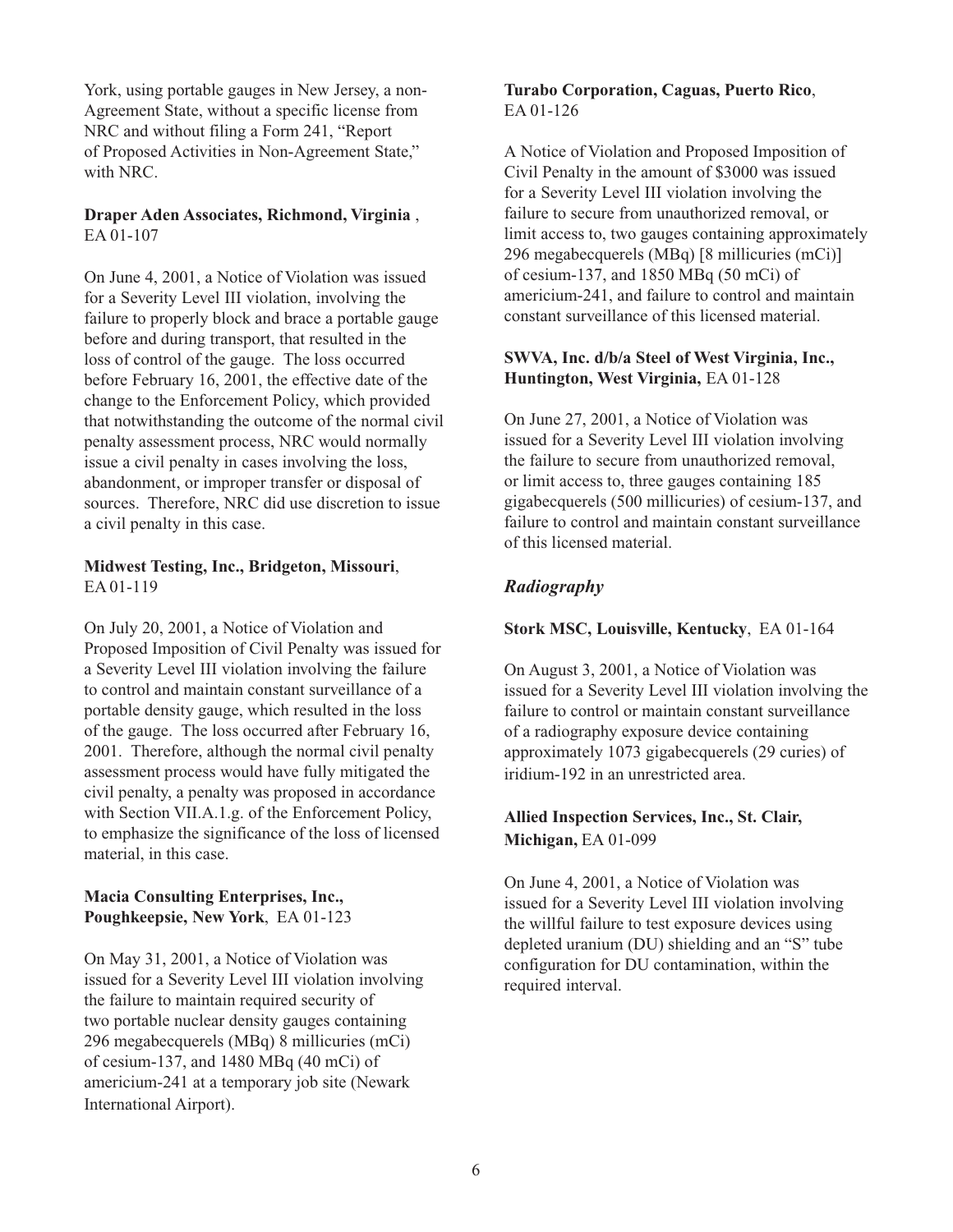# *Vendors*

## **JL Shepherd & Associates, San Fernando, California,** EA 01-164

On July 3, 2001, an immediately effective Order Withdrawing Quality Assurance Approval was issued. The Order was based on the Agency's lack of confidence that the company would implement the NRC-approved Quality Assurance Program, in accordance with NRC regulations, in a manner that would assure the required preparation and use of transportation packages, in full conformance with these NRC regulations.

## **SMI East Coast Medical Waste, Inc., Morrisville, Pennsylvania,** EA 01-064

On August 16, 2001, a Notice of Violation was issued for a Severity Level III violation involving the company's willful actions in receiving byproduct material that it was not authorized to possess, in accordance with a general or specific license, and in providing NRC with incomplete and inaccurate information.

# *Other*

## **Framatome ANP Richland, Inc., Richland, Washington**, EA 99-154

On June 5, 2001, a Notice of Violation was issued for a Severity Level III problem involving willfully: (1) shipping licensed material in unapproved packages; (2) exporting licensed material that did not meet required packaging requirements; (3) certifying, in shipping papers, that an export shipment complied with applicable shipping requirements; and (4) failing to maintain approved operating procedures.

## **Arthur Brisbane Child Treatment Center, Farmindale, New Jersey** EA 99-171

On August 16, 2001, a Notice of Violation was issued for a Severity Level III problem involving deliberate improper disposal of radioactive material generated from the cleanup of a broken exit sign and deliberate submittal of inaccurate information to NRC. Although a base civil penalty would normally be proposed for this case, NRC exercised

enforcement discretion in accordance with Section VII.B.6 of the Enforcement Policy and refrained from issuing a civil penalty because the licensee was issued a civil penalty for the event by the State of South Carolina, and the licensee is no longer a licensee.

## **United States Enrichment Corporation, Paducah, Kentucky,** EA 99-256 and EA 00-047

On January 3, 2001, a Notice of Violation was issued for a Severity Level III problem involving: (1) creation of classified information on an unclassified computer system; and (2) deliberate failure to report the infraction to the NRC Regional Administrator per regulation; and a Severity Level III violation involving the deliberate failure to initiate a corrective action report for the security infraction.

# **Black Warrior Wireline Corporation, Gray, Louisiana,** EA 01-095

On May 27, 2001, a Notice of Violation was issued for a Severity Level III violation involving the failure of Black Warrior Wireline Corporation, a licensee of the State of Louisiana, to file NRC Form 241, "Report of Proposed Activities in Non-Agreement State, Areas of Exclusive Federal Jurisdiction, or Offshore Waters," before conducting well-logging operations using americium-241/ beryllium sealed sources in offshore waters off the Gulf of Mexico in areas of Federal jurisdiction.

## **Mallinckrodt, Inc., St. Louis, Missouri,**  EA 01-108

On July 3, 2001, a Notice of Violation was issued for a Severity Level III violation involving the failure to prepare a package containing licensed material that was transported outside the confines of the licensee's plant, so that under conditions normally incident to transport, the radiation levels would not exceed 2 millisievert (200 millirems) per hour at any point on the external surface of the package.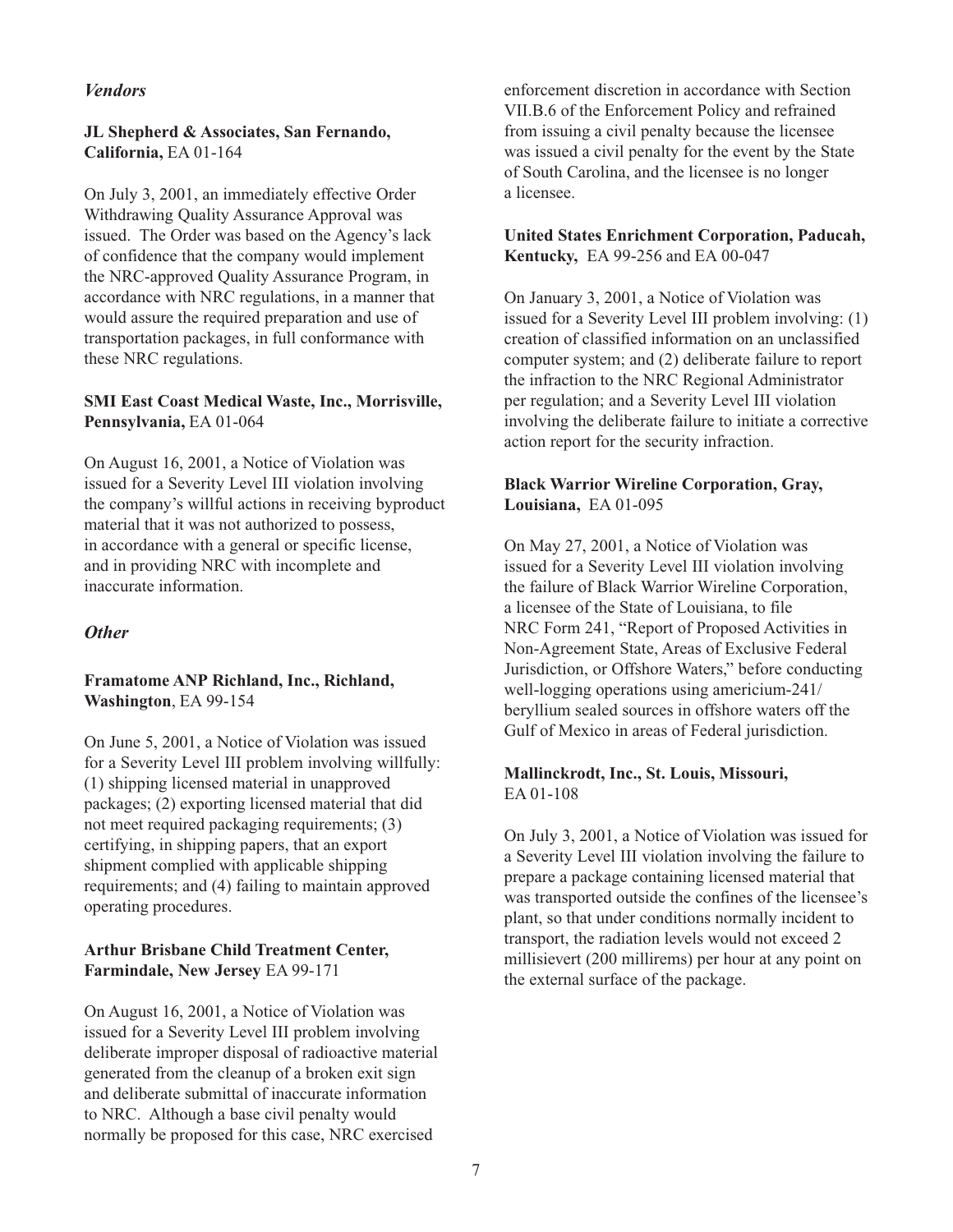(Contact: John Lubinski, OE 301 415-2740; e-mail:jul@nrc.gov)

# **SIGNIFICANT EVENTS**

The U.S. Nuclear Regulatory Commission (NRC) is providing summaries of these events to inform licensees of conditions they may encounter and of actions that may be taken to deal with them.

*Event 1:* Misadministration involving the TheraSphere® (yttrium-90 glass microspheres) device at the University of Maryland, Baltimore, Maryland.

*Date and Place:* October 17, 2000; University of Maryland; Baltimore, Maryland.

*Nature and Probable Consequences:* The licensee reported a medical event involving a 31-year-old male patient who received 23.4 percent of the prescribed 150- Gray (15,000 - rad) dose while undergoing brachytherapy treatment for liver cancer. The dose was administered using the TheraSphere® device, a brachytherapy system manufactured by MDS Nordion. The TheraSphere® device is comprised of a unit dose of yttrium-90 glass microspheres and a prepackaged administration kit. The administration assembly is used to infuse the yttrium-90 microsphere dose into the hepatic artery to treat liver cancer. The licensee had performed this procedure successfully 10 times before this event. The licensee's preliminary evaluation indicated a problem with the delivery system, resulting from an air leak in the rubber cap of the source vial at the site of the needle insertions. The licensee suspected that the inlet needle and the outlet needle may have been inserted too closely to each other, causing the rubber cap to lose its self-seal capability.

Subsequent to the licensee's evaluation of this misadministration, MDS Nordion performed a follow-up investigation on the involved TheraSphere® source vial, and an analysis of the cause of the event. It provided its findings and corrective actions in a report issued to the State of Maryland on February 20, 2001. MDS Nordion reported that the misadministration at the University of Maryland on October 17, 2000, occurred because

the dose vial septum integrity was compromised during the placement of the inlet and outlet needles closely adjacent to each other, causing leakage from the source vial. Additional investigative studies with unused source vials showed that leaking at the dose vial septum through the needle punctures occurred when vial pressures were above atmospheric pressure.

#### *Actions Taken To Prevent Recurrence*

*Licensee:* The licensee temporarily suspended treatments using TheraSphere® (yttrium-90 glass microspheres) and resumed with assistance from the manufacturer.

*MDS Nordion, TheraSphere® manufacturer:* MDS Nordion now supplies sterile lucite needle guides, with all administration sets, for users to insert into the source vials before the needles are inserted. The needle guides provide accurate needle alignments through the source vial septum and also prevent needle-induced stress on the vial septums. MDS Nordion reported that the needle guides were used in 15 administrations at the University of Maryland between October 17, 2000, and February, 2001, without a repeat misadministration. No other TheraSphere® misadministrations have been reported to NRC since the event at the University of Maryland on October 17, 2000.

*Event 2:* Overexposure of an assistant radiographer working for Quality Inspection Services, in Jacksonville, Florida.

*Date and Place:* February 16, 2001; Jacksonville Electric Authority's Northside Repowering Station; Jacksonville, Florida.

*Nature and Probable Consequences:* The licensee reported a possible overexposure, to an assistant radiographer, of 39.2 centisievert (cSv) (rem) while performing industrial radiography. The radiographers were using an AEA Technology camera (model 660-B) with an iridium-192 source containing an activity of 2.15 tetrabecquerels (58 curies). After a radiography shot, the source was reeled into what was thought to be a locked, shielded, and fully retracted position. The radiographers failed to perform an adequate survey of the camera. The two radiographers involved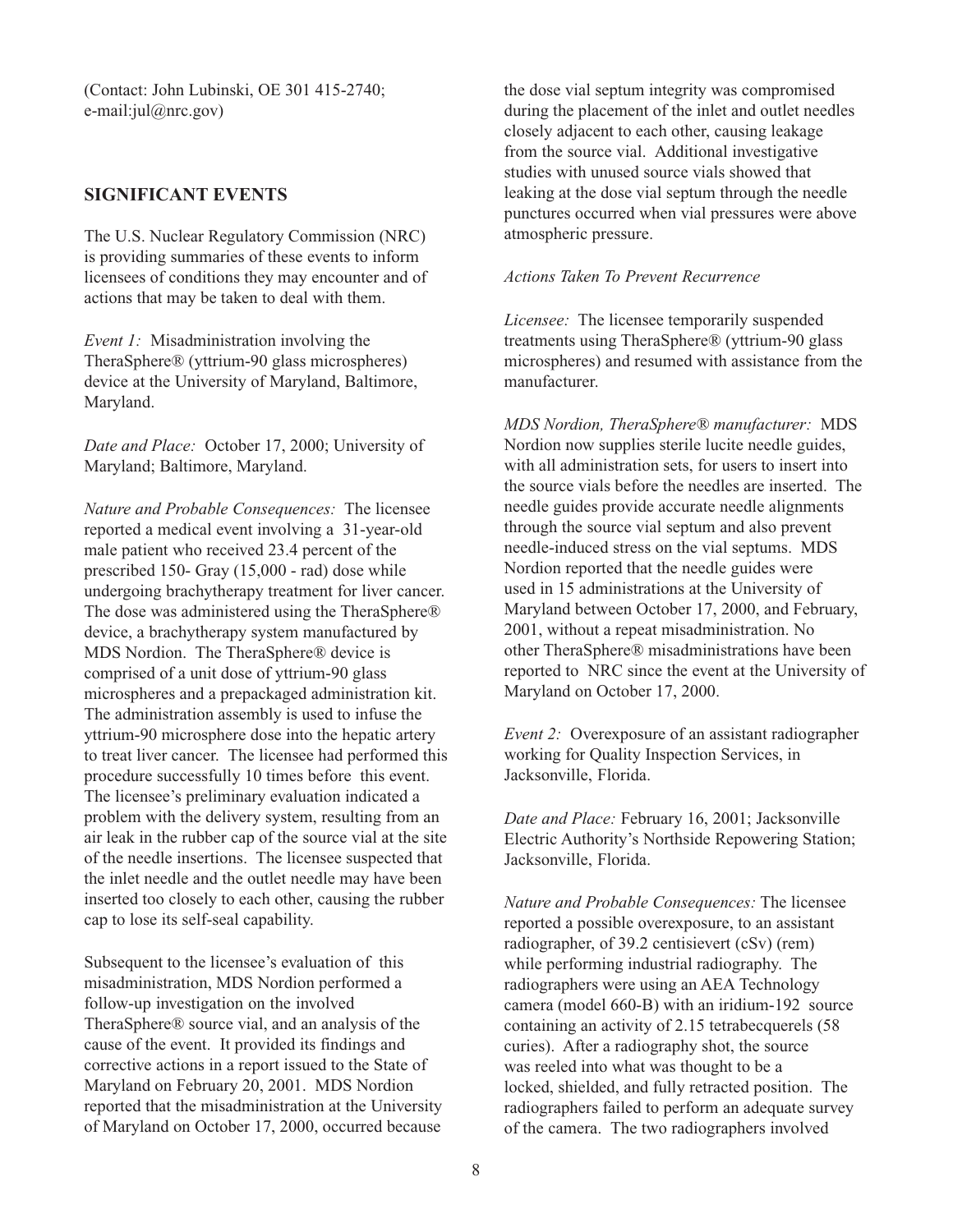proceeded in front of the camera to set up the next shot, taking less than 5 minutes. When they went to unlock the source, they realized that it was not locked and noticed the survey meter was offscale. They left the area and fully retracted the source. Both pocket dosimeters were off- scale. One radiographer's alarming ratemeter was turned off and the other radiographer's alarming ratemeter had a low battery and did not give an audible alarm. Film badges for the two radiographers showed exposures of 2.9 and 39.2 Centigray (rad). The assistant radiographer whose badge showed the highest exposure had blood drawn for analysis. In addition, the licensee conducted a re-enactment of the event. Landauer was asked to recheck the film badge results and the results were the same as initially reported. The licensee chose not to perform cytogenetic blood testing, but chose to perform a white blood cell count only. The Florida Bureau of Radiation Control would not expect to see a white blood cell deviation at that level of exposure. There have been no signs of erythema in the individual. During the Bureau's investigation it was determined that the assistant radiographer was exposed to 39.2 cSv (rem) (total effective dose equivalent), based on the measurement of the personnel monitoring badge worn by the individual.

## *Actions Taken To Prevent Recurrence*

*Licensee:* Corrective actions taken include the designation of a new Radiation Safety Officer (RSO) who had completed the required RSO training, and development of quality assurance methods for instrument functionality, calibration due dates, battery replacement dates, and tracking of film badges. In addition, the licensee will develop a radiographer's awareness synopsis of the company's operating and emergency procedure manual.

*State Agency:* The Florida Bureau of Radiation Control cited the licensee for allowing the assistant radiographer to exceed the annual exposure limit, for not performing adequate surveys of the camera after each radiographic exposure, and for allowing the radiographers to perform work without operating ratemeters.

*Event 3:* High-Dose-Rate Remote Afterloader Medical Event at Saint Joseph's Regional Health Center in Hot Springs, Arkansas.

*Date and Place:* March 6, 2001; Saint Joseph's Regional Health Center; Hot Springs, Arkansas.

*Nature and Probable Consequences:* The licensee reported, on April 12, 2001, to the Arkansas Department of Health (ADH), a medical event involving the superficial treatment of skin cancer using iridium-192 (Ir-192) in a Varian VariSource High-Dose- Rate Remote Afterloader unit. ADH conducted an investigation of the event and determined that the radiation oncologist had prescribed a total dose of 6000 centigray (cGy) (rad) to the hand webbing between the index and middle fingers of the patient's left hand, to be delivered during 30 fractions of 200 cGy (rad) each. The patient had received 24 of the 30 fractions, beginning March 6, 2001, through April 11, 2001, for a total of 4800 cGy (rad) before the misadministration was identified. The treatment was administered using a custom-made applicator with imbedded FlexiGuide needles. The treatments were provided without performing an autoradiograph to confirm the treatment positions. On April 11, 2001, the radiation oncologist requested that the physicist verify the treatment site. Positioning of the treatment delivery system was confirmed by autoradiograph, and the length of the FlexiGuide needles was confirmed to be 25-centimeters (cm) [10-inches (in.)] long. The physicist had assumed that the needles were 20-cm (8-in.) long , instead of the actual 25-cm (10-in.) long, and therefore the remote afterloader unit was programmed incorrectly. This resulted in the Ir-192 source being incorrectly positioned approximately 5 cm (2 in.) from the intended treatment site. Therefore, the back of the patient's hand rather than the hand webbing was treated. The patient was notified of the medical event on April 11, 2001, and a revised treatment plan was developed. The licensee completed an evaluation of the possible health effects on the patient. The patient developed an area of erythema on the back of the left hand. No severe long-term effects are anticipated. However, it is likely the patient will have dry skin in that area. There is a very small risk (less than 5 percent) that the patient may develop scar tissue on the first and/or second dorsal interosseus muscles of the left hand or the extensor tendon and related connective tissues of the second digit of the left hand.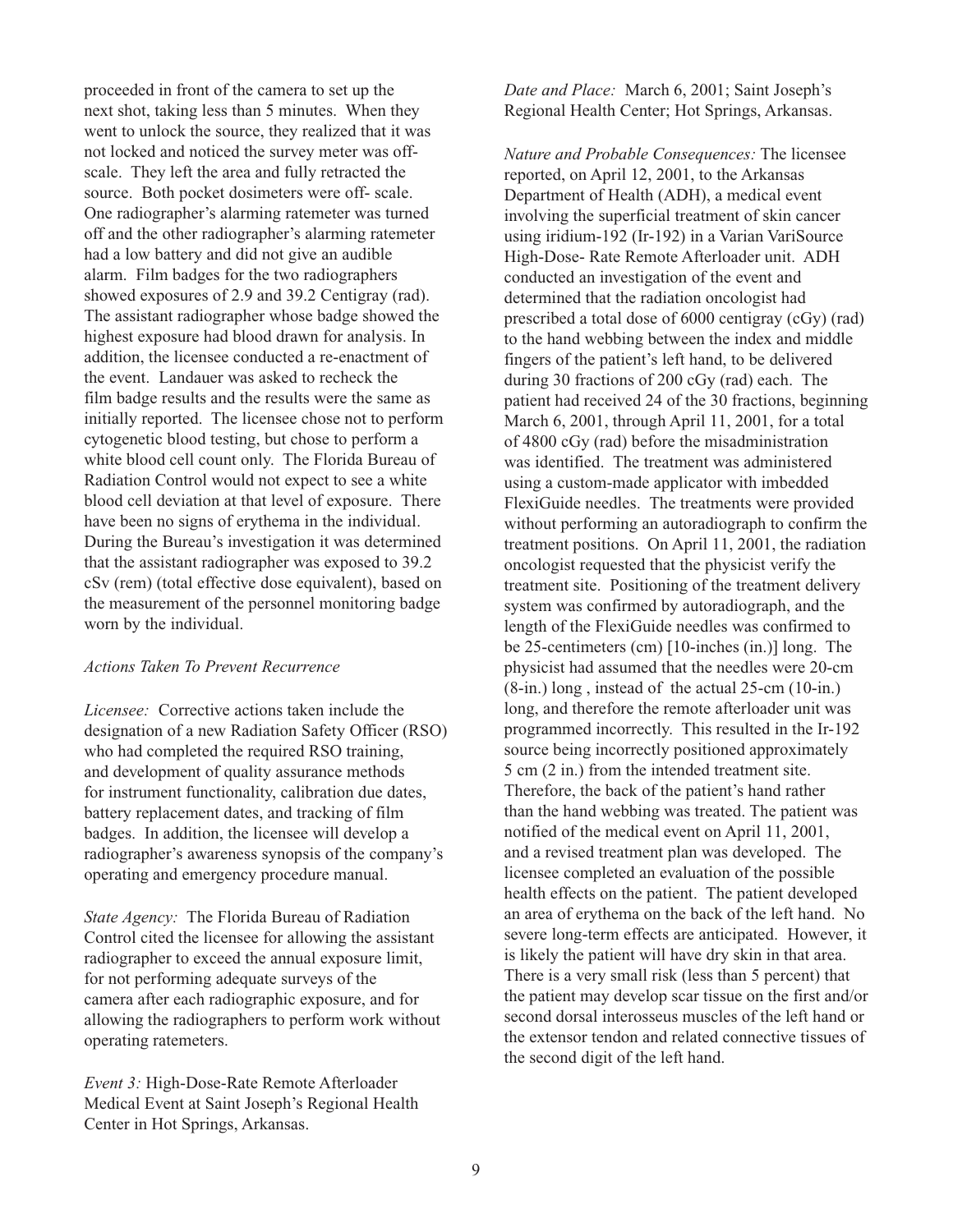#### *Actions Taken to Prevent Recurrence*

*Licensee:* Corrective actions taken included documenting that the catheter lengths were verified, and confirmation of the catheter lengths (source location) by an autoradiograph, if possible. Also the licensee made changes to the checklist, on the Quality Management Program, for verification of proper procedures.

*State Agency:* The ADH, conducted an investigation of this medical event on April 13, 2001. Based on the results of the investigation, a notice of violation letter was issued on April 17, 2001. A Management Conference with the medical center administration was held to identify and discuss possible root causes and corrective actions. ADH approved the licensee's corrective actions, and the incident was closed on June 1, 2001.

*Event 4:* Sodium Iodide Radiopharmaceutical Medical Event at Parkview Memorial Hospital in Fort Wayne, Indiana.

*Date and Place:* March 26, 2001; Parkview Memorial Hospital; Fort Wayne, Indiana.

*Nature and Probable Consequences:* The licensee reported a medical event involving the administration of a thyroid ablation dose of iodine-131 (I-131) that was 28 percent higher than what was prescribed. A 65-year-old female patient was prescribed a dose of 4.63 gigabecquerels (GBq) 125 millicuries (mCi) of I-131. The technician inadvertently administered 5.92 GBq (160 mCi) of I-131. The error is attributed to the past practice of physicians ordering 5.55-GBq (150- mCi) doses (+/- 10 percent), which is what the technician ordered from the nuclear pharmacy without receipt of the written directive. The 5.55- GBq (150- mCi) dose was such a standard that when the therapy was scheduled, the computer automatically included "150-mCi" on the schedule. The licensee's Quality Management Program (QMP) form also listed "I-131 150- mCi scan" as a type of procedure to be conducted. The presribing doctor informed the patient and the referring physician informed of the event. The prescribing physician concluded that this event resulted in no change in the clinical outcome and that the increased dosage did not pose a high risk for the patient.

#### *Actions Taken to Prevent Recurrence*

*Licensee:* Corrective actions include requiring separate verification of the prescribed dosage, requiring written directives at the time doses are ordered, and deleting the reference to "150-mCi" on the QMP forms, procedure lists, and patient schedule.

*NRC:* An NRC medical consultant conducted an assessment and determined that the administered dose was not outside the standard of care.

*Event 5:* Sodium Iodide Radiopharmaceutical Medical Event at Kaiser Permanente, in Denver, Colorado.

*Date and Place:* June 29, 2001; Kaiser Permanente; Denver, Colorado.

*Nature and Probable Consequences:* The licensee reported a medical event involving two patients who received 59 and 60 percent more iodine-131 (I-131) than what was prescribed. A spokesman from the radiopharmaceutical company that delivered the I-131, Syncor International Corporation, stated that it had miscalculated the activity in three I-131 doses that were delivered to two clients. The doses were assayed using incorrect settings on Syncor's dose calibrator. One client identified the error during its assay of the dose before administration to a patient. However, the other client, Kaiser Permanente's (a licensee from the State of Colorado) administered the doses to two patients after measuring the activity on its dose calibrator. Kaiser Permanente's staff mistakenly accepted Syncor's assay instead of the activity measured by its dose calibrator. The licensee's authorized user had prescribed a 0.19 gigabecquerel (GBq) (5-mCi) dose for a whole body scan and a 0.56-GBq (15-mCi) dose for the treatment of hyperthyroidism. The doses dispensed by Syncor contained 0.30 GBq (7.97 mCi) and 0.89 GBq (24 mCi), respectively.

## *Actions Taken to Prevent Recurrence*

*Licensee:* Syncor took the corrective actions of posting a sign stating "Check the dose calibrator to ensure the setting is at I-131"; refresher training on procedures for all pharmacists; modification of the procedures for the daily constancy test; and